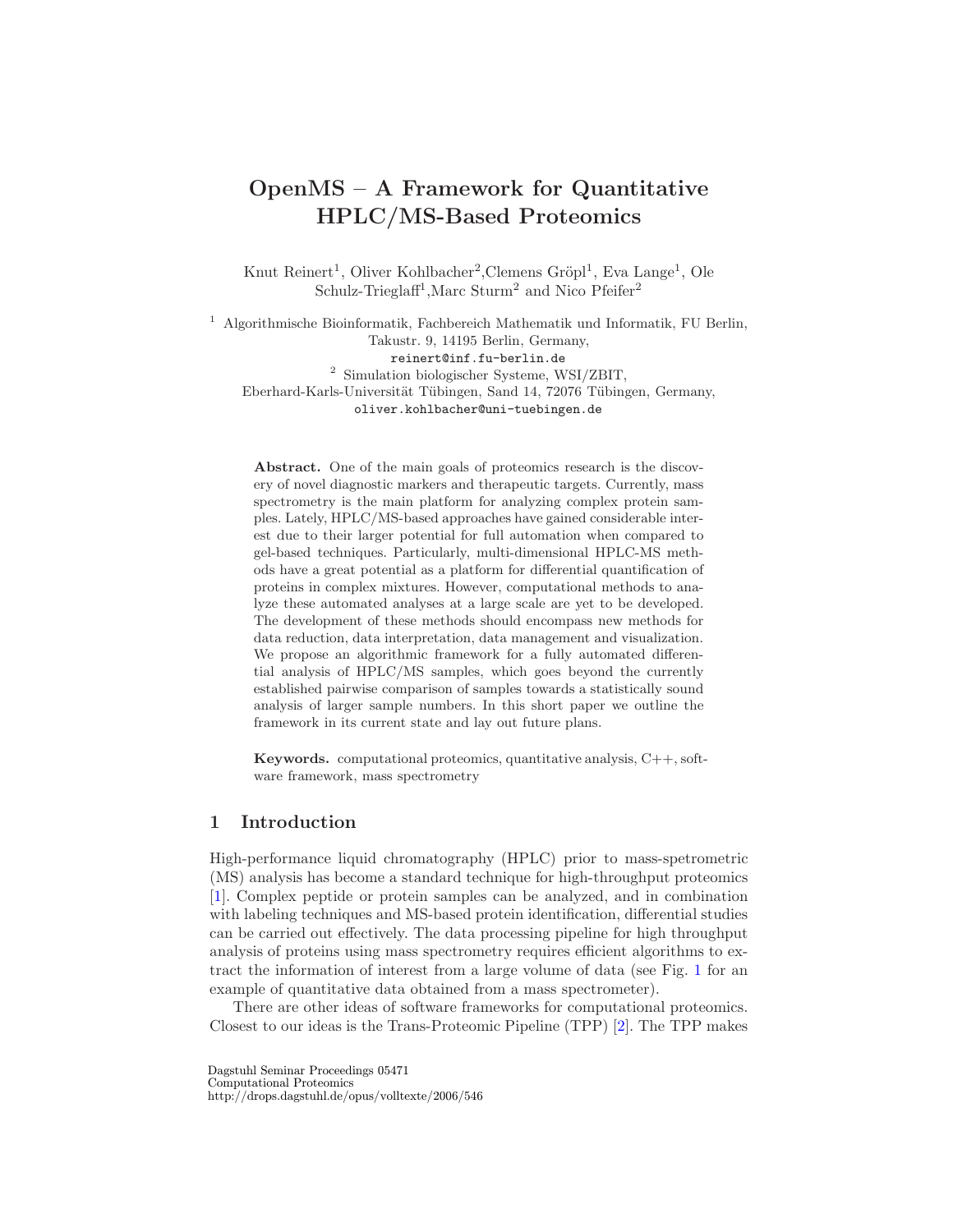

<span id="page-1-0"></span>Fig. 1. Part of a raw map. The data is separated in retention time and mass over charge.

use of open XML file formats for storage of data at the raw spectral data, peptide, and protein levels. The TPP integrates other tools developed at the ISB into a coherent framework. Among these tools are PeptideProphet [\[3\]](#page-5-2) which validates peptides assigned to MS/MS spectra, XPRESS [\[4\]](#page-5-3) and ASAPRatio [\[5\]](#page-5-4) that quantify peptides and proteins in differentially labelled samples, Pep3D [\[6\]](#page-5-5) enables a view of the raw spectral data, and ProteinProphet [\[7\]](#page-5-6) infers sample proteins.

OpenMS is an open source software framework implemented in C++. It provides effective data structures and algorithms for the analysis of multi-dimensional HPLC-MS data. Data processing is based on a hierarchical concept where each step reduces the amount of data by at least one order of magnitude. However, a reference to the data of earlier processing steps is kept for use in following steps. Two main data reduction steps are already implemented. The first is an enhanced wavelet-based peak picking algorithm, which includes baseline reduction and noise removal. The second is the aggregation of peaks into more complex features, e.g. isotopic patterns or collections of charge variants. The large amounts of data are managed by a database system. For import of mzData, the HUPO PSI standard [\[8\]](#page-6-0), and various import/export formats are supported. Additional applications such as a data viewer and a workflow system for the analysis pipeline are under development. The framework has proven its usefulness for proteomics analyses of biomarkers in complex matrices in exemplary studies [\[9,](#page-6-1)[10\]](#page-6-2). In the following we will first introduce the main components of OpenMS and close with a brief overview of ongoing work.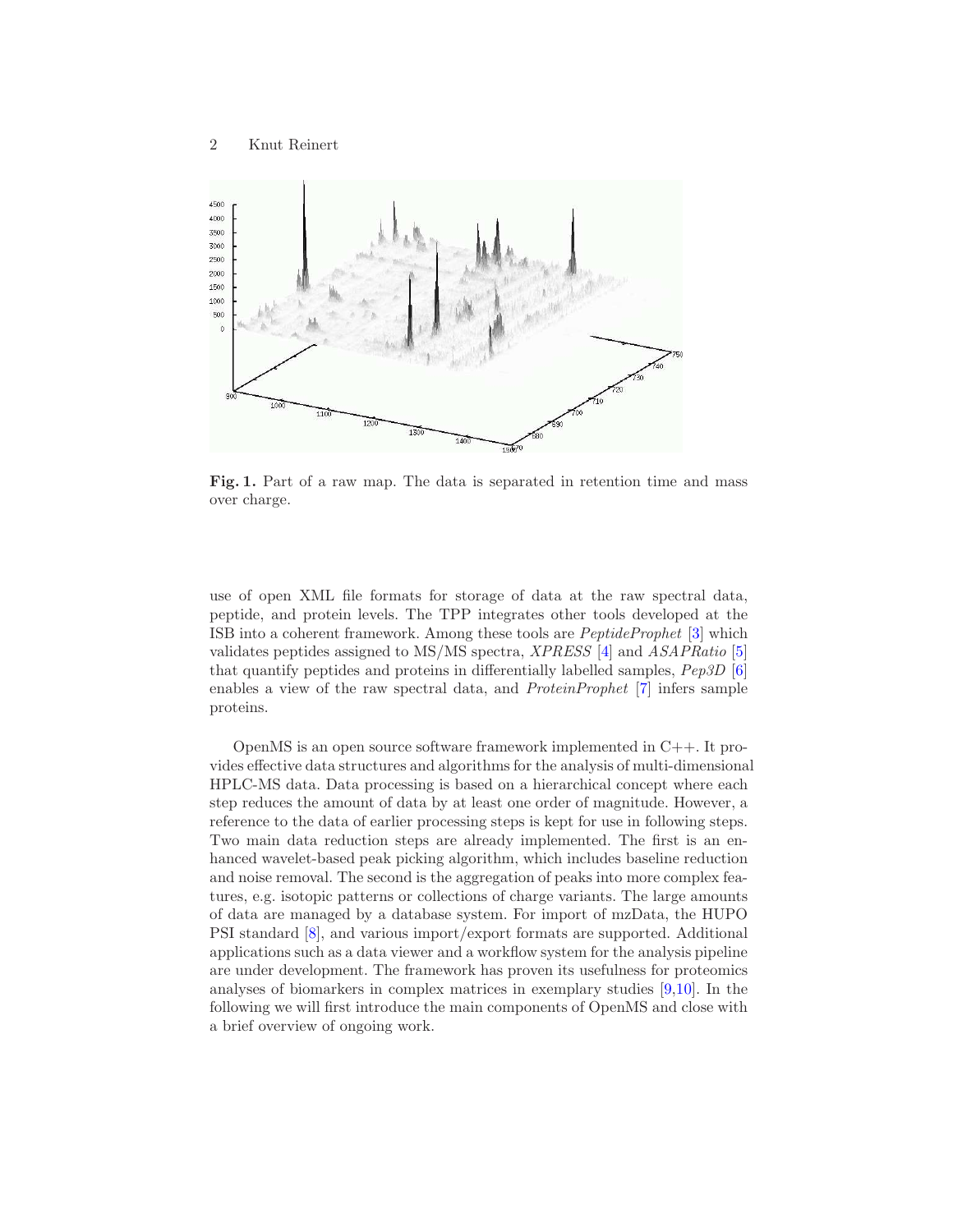## 2 Components of OpenMS

#### 2.1 Peak Picking

Signal processing includes baseline reduction, noise removal, and peak picking. For baseline filtering, we apply morphological methods and wavelet-based algorithms for smoothing. For peak picking, raw data points that belong to a peak have to be detected, and important features like their centroid position, height and area have to be determined (see Fig. [2](#page-2-0) for an illustration of the peak picking process). To find the centroid positions we use the continuous wavelet transformation adapting the wavelet to the theoretical peak shape. The algorithm allows the clear separation even of largely overlapping peaks. The parameters of the best fitting asymmetric Lorentzian or hyperbolic-secant-squared functions yield valuable information about the original peak shape for further analysis. For more details see [\[11\]](#page-6-3).



<span id="page-2-0"></span>Fig. 2. Converting raw data into sticks.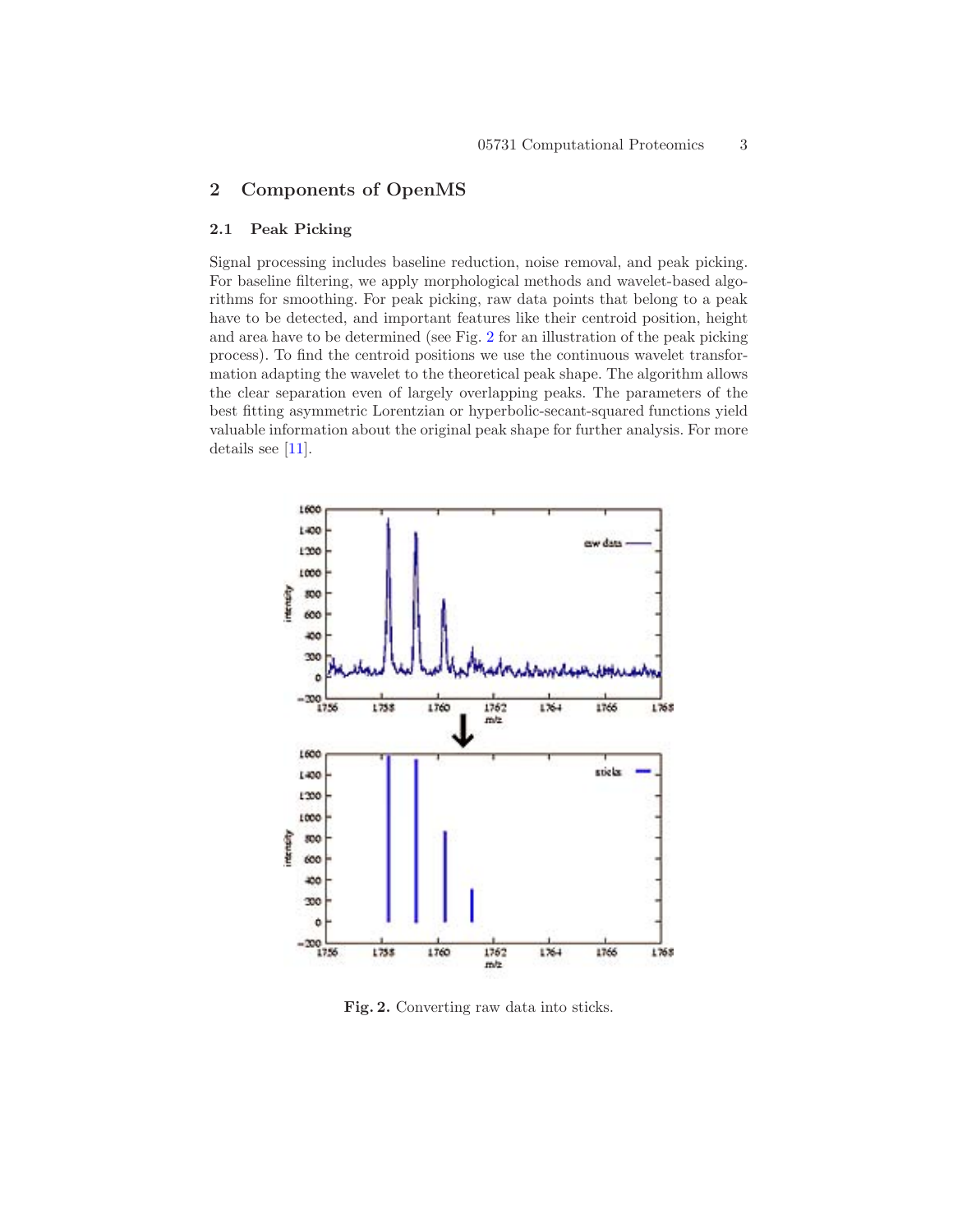## 4 Knut Reinert

#### 2.2 Feature Finding

Feature Finding is a central concept of the OpenMS approach. We identify all peaks belonging to the same chemical species (for instance a peptide charge variant) in a multi-dimensional map, e.g. parts of several MS scans at different retention times. The data may consist of picked peaks or profile data. Sophisticated and efficient algorithms are then used to extract peptide or protein information from the LC/MS data by collecting isotopic patterns, elution profiles, charge variants, etc.

By analyzing the measured compounds we assign quality values to each dimension of description of such a feature. They are used in the final statistical analysis as well as to evaluate the overall quality of LC/MS measurements. The goal here to be as generic as possible, allowing us to formulate many biochemical questions as multi-dimensional search problems and solve them using similar algorithms and data structures. Fig. [3](#page-3-0) shows the fit of a two-dimensional distribution to the measured data. A detailed description of the feature finding algorithm has been published elsewhere [\[9\]](#page-6-1).



 $rt$ 

<span id="page-3-0"></span>Fig. 3. Fit of the model to the raw data.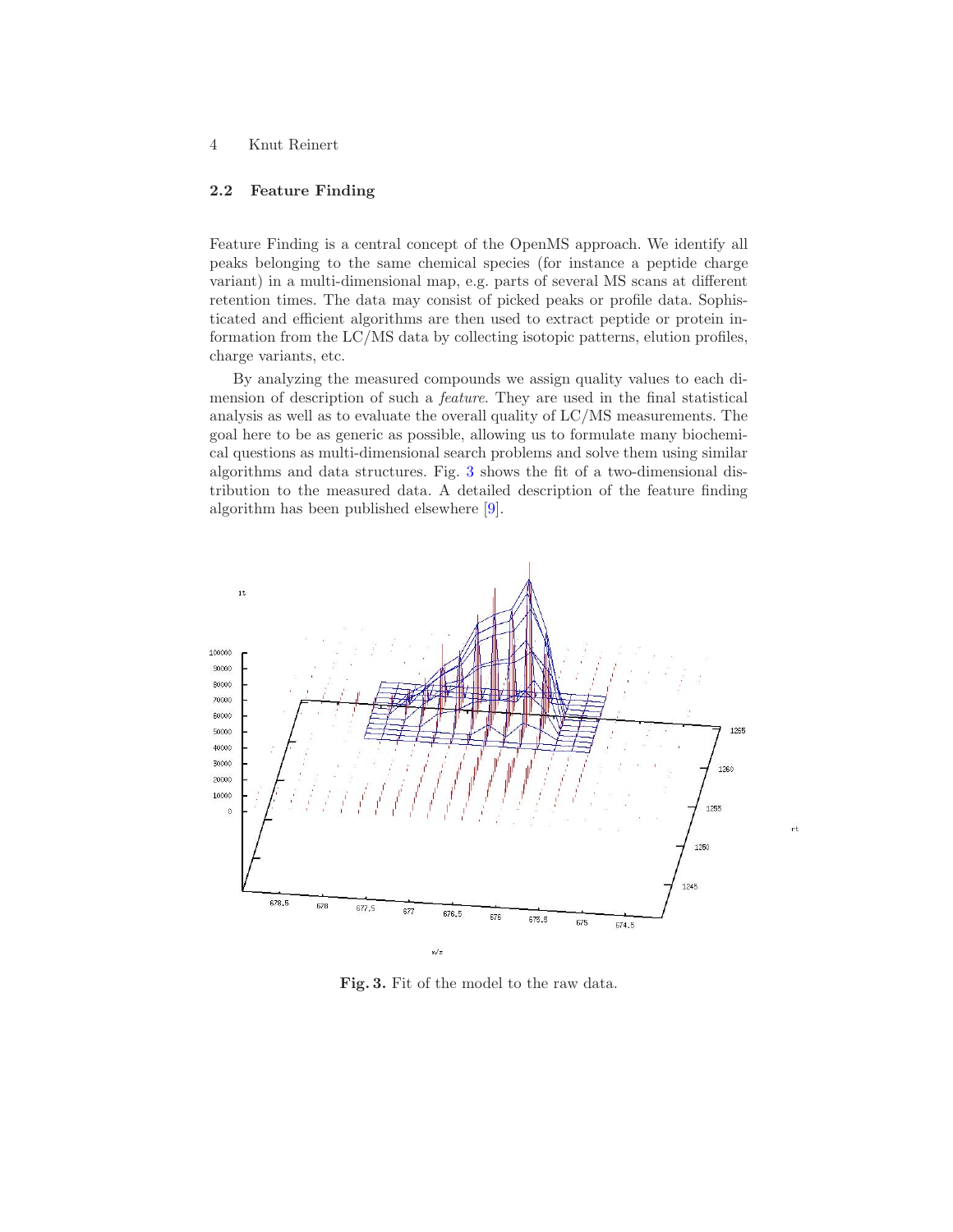#### 2.3 Map Mapping

Map mapping is the process in which maps of peaks or features from different measurements are superimposed for comparison. The first step is to find a transformation that moves features from one map close to corresponding features in the other one. A standard geometric hashing approach is sufficient in most cases; more complex (alignment-based) calibration schemes have also been implemented. In the second step we determine a combinatorial matching and extract groups of corresponding features for differential analysis. In our concept we can then track ambiguities and inconsistencies detected back to an earlier stage of the data reduction pipeline.



<span id="page-4-0"></span>Fig. 4. Screenshot of SpecView.

#### 2.4 Viewer

The MS data viewer SpecView comes with OpenMS and is an example for how classes of the OpenMS framework can be used to build up powerful applications. SpecView can visualize 1D and 2D MS spectra both from files or a database. The representation of the spectra is configurable and images can be saved or printed directly from the viewer. Fig. [4](#page-4-0) shows two instances of SpecView. The one in the front holds two 1D spectra. In the background a 2D spectrum is displayed with a colored surface, contour lines and peaks drawn as colored dots.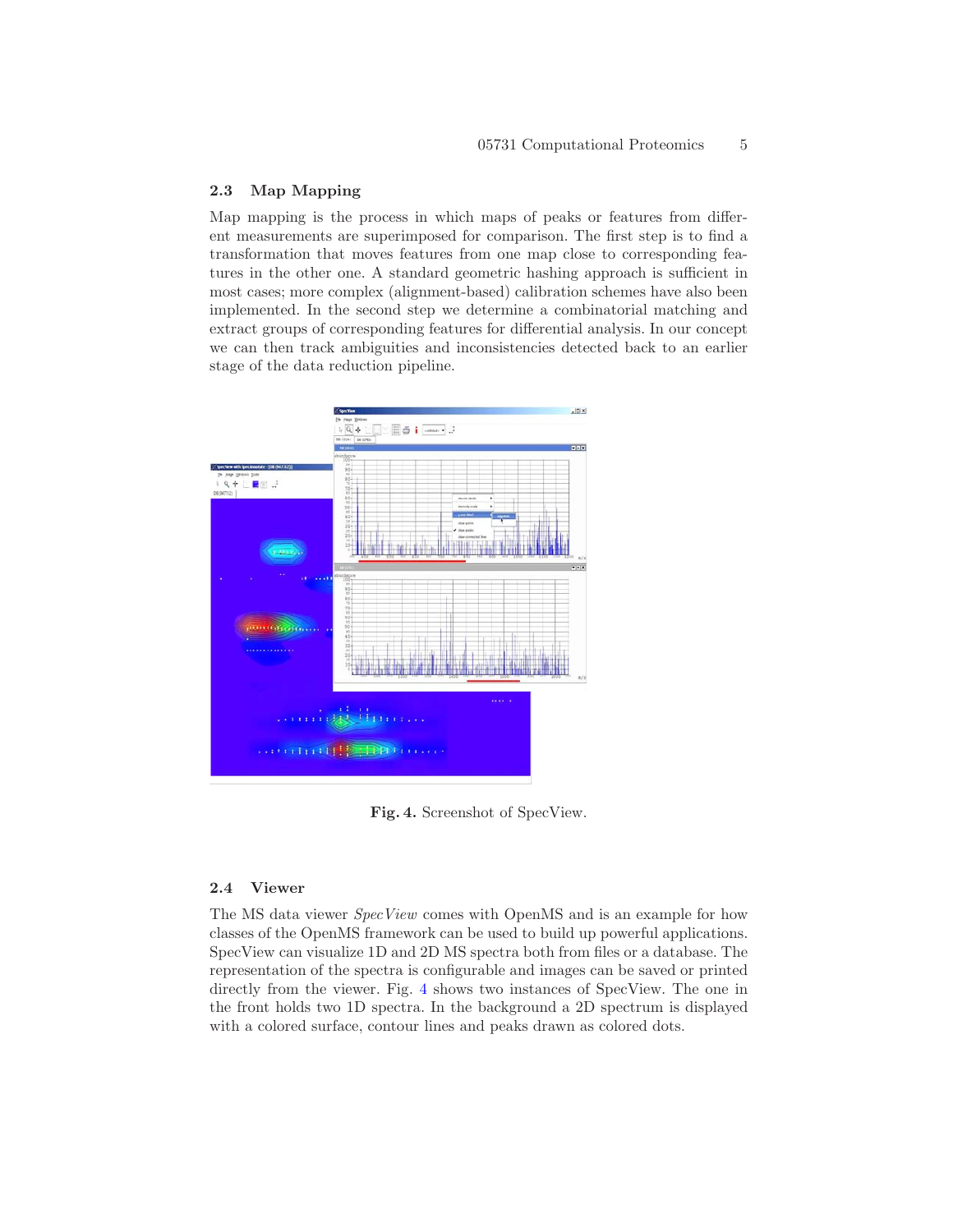#### 6 Knut Reinert

#### 2.5 Database, XML, Workflow

Large-scale laboratories need their data to be annotated, analyzed and stored. The huge amount of data makes database support an essential feature of nearly every proteomics application. OpenMS comes with database support through the QT SQL module, which allows the use of a variety of relational and object relational databases (PostgreSQL, MySQL, DB2 and many more). The database model of OpenMS is being adapted to the MIAPE and PSI-OM standard. Besides the database several file formats for loading and storing data persistently are supported. Examples of these formats are AndiMS, DTA, mzXML, Mascot result files and Sequest result files. A workflow system for combining several applications into an analysis pipeline for MS data is in progress.

## 3 Conlusion and Outlook

We have presented a  $C_{++}$  framework for the quantitative analysis of HPLC/MS data which is still under very active development. Nevertheless, many components are already functional and can be used to easily develop powerfull analysis applications. Our aim is to add more functionality to OpenMS and then conduct various analyses on HPLC-MS data from fields such as diagnostics or systems biology. OpenMS should allow the researchers to quickly prototype analysis pipelines, allow for more complex experimental setups, and reduce the dependence on vendor-supplied analysis software.

## <span id="page-5-0"></span>References

- 1. McDonald, W., Yates, J.r.: Shotgun proteomics and biomarker discovery. Dis. Markers 18 (2002) 99–105
- <span id="page-5-1"></span>2. Keller, A., Eng, J., Zhang, N., jun Li, X., Abersold, R.: A uniform proteomics ms/ms analysis platform utilizing open xml file formats. Molecular Systems Biology (2005)
- <span id="page-5-2"></span>3. Keller, A., Nesvizhskii, A., Kolker, E., Aebersold, R.: Empirical statistical model to estimate the accuracy of peptide identifications made by ms/ms and database search. Anal Chem 74 (2002) 5383–5392
- <span id="page-5-3"></span>4. Han, D., Eng, J., Zhou, H., R, A.: Quantitative profiling of differentiation-induced microsomal proteins using isotopecoded affinity tags and mass spectrometry. Nat Biotechnology 19 (2001) 946–951
- <span id="page-5-4"></span>5. Li, X.j., Zhang, H., Ranish, J., Aebersold, R.: Automated statistical analysis of protein abundance ratios from data generated by stable isotope dilution and tandem mass spectrometry. Anal Chem 75 (2003) 6648–6657
- <span id="page-5-5"></span>6. Li, X.j., Pedrioli, P., Eng, J., Martin, D., Yi, E., Lee, H., Aebersold, R.: A tool to visualize and evaluate data obtained by liquid chromatography/electrospray ionization/mass spectrometry. Anal Chem 76 (2004) 3856–3860
- <span id="page-5-6"></span>7. Nesvizhskii, A., Keller, A., Kolker, E., Aebersold, R.: A statistical model for identifying proteins by tandem mass spectrometry. Anal Chem 75 (2003) 4646– 4658